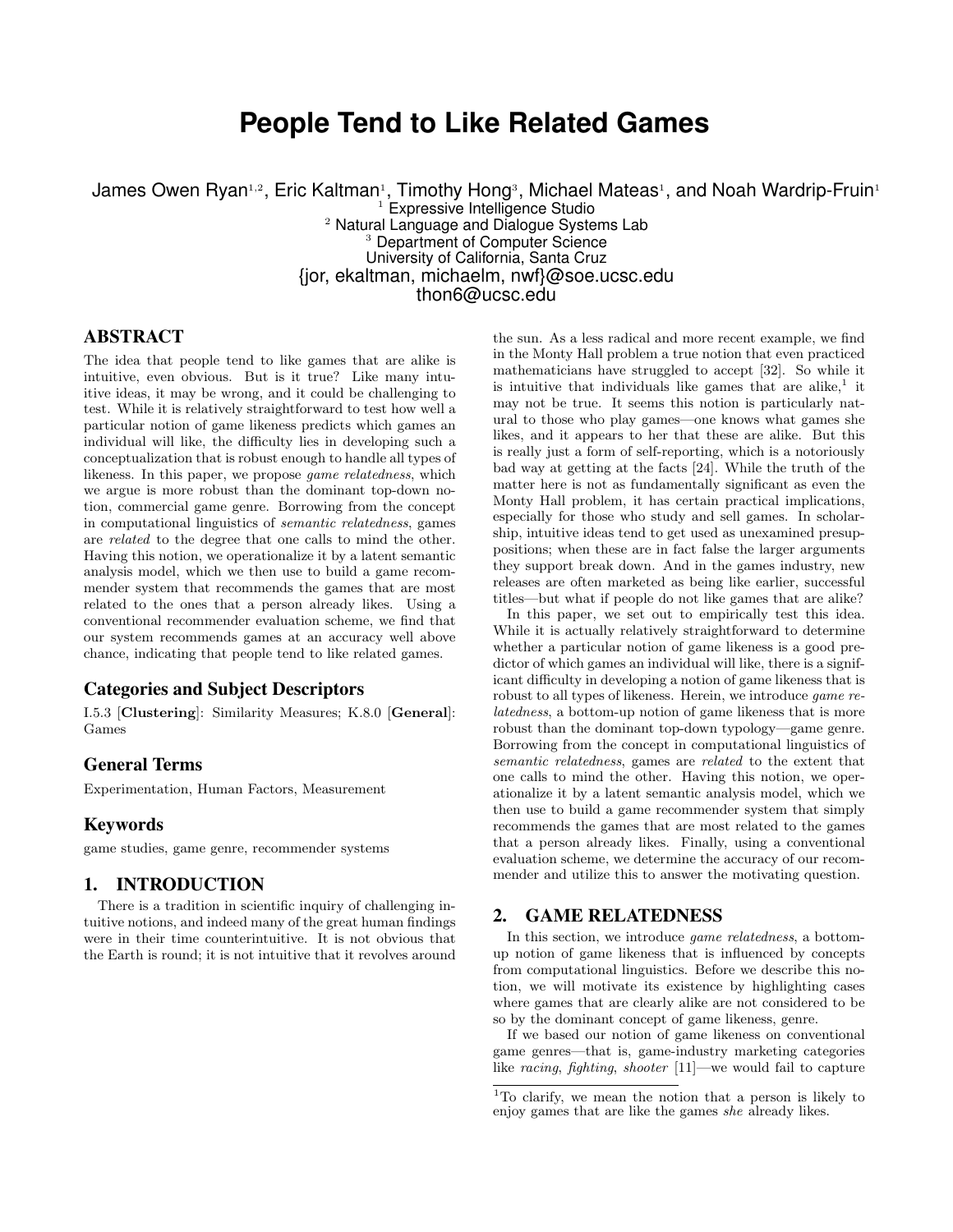

Figure 1: River City Ransom and Super Dodge Ball belong to quite different genres but are still alike.

many cases in which games are obviously alike. For instance, the Nintendo Entertainment System titles River City Ransom [29] and Super Dodge Ball [30] are in terms of game genre quite distant—the first is a side-scrolling beat 'em up, while the latter is a sports game. But anyone familiar with these titles would consider them highly related—they share a developer (Technōs Japan), are set in the same fictional universe, and evoke the same signature visual style (as Figure 1 illustrates), among other commonalities. Consider also Super Mario 64 [22], a 3D platformer, and Mario Kart 64 [21], a racing game. Though they come from different genres, these two games are alike in many ways, some of which are even obvious to the naked eye (see Figure 2). Similarly, Chocobo Racing [28], though not a role-playing game, is part of the greater Final Fantasy series and as such is related to its other games. Super Smash Bros. [15] is a fighting game that features many famous Nintendo characters and is therefore clearly associated with the various games (representing several genres) from which its playable characters originate. As a final example, we give Utopia [7] and Intellivison World Series Major League Baseball [8]. These games do not take place in the same fictional universe, but are still associated (though less saliently) for both being distinctive Intellivision titles that were designed by Don Daglow<sup>2</sup> and were each innovative in their use of simulation. Certainly, there is no shortage of examples in which games from different genres are in fact quite alike.

As a more robust notion of game likeness that can account for these types of cases, we offer game relatedness. While most conventional game genres are understood as groupings at the level of gameplay interactions [11], games that are dissimilar at this level can still be alike in other ways, as we have shown. For example, they may be set in the same fictional universe or feature the same characters, as in most of the examples above, or they may be alike in ways that have nothing to do with gameplay or fiction. Indeed, as in our final example, games can be alike for purely ontological reasons such as sharing the same designer, platform, or any number of other features. To account for this, by our concept of game relatedness, games may be related according to any type of similarity or association.<sup>3</sup>

In this sense, our notion borrows from the distinction in computational linguistics between semantic similarity and semantic relatedness [4, 20]. Concepts that are semanti-



Figure 2: Super Mario 64 and Mario Kart 64 are even visibly alike, despite their genre difference.

cally similar are strongly alike in form or meaning—for instance, mouse and rat, hot and warm—whereas concepts that are semantically related may be so due to any type of association—e.g., mouse and cheese, hot and volcano. As such, semantic similarity actually represents a special case of the more general notion of semantic relatedness, which is to say that all concepts that are semantically similar are also semantically related, but not vice versa. Following this distinction (and terminology), we consider games whose gameplay is alike to be similar games (and thus also related games), whereas, as we have explained, related games are not necessarily alike in terms of gameplay, but share other ontological features. Semantic relatedness is sometimes talked about (and measured) in terms of the likelihood that one concept will call to mind the other [23], and so another way of understanding game relatedness is that it is a notion of how likely it is that one game will evoke the other.

# 3. MODEL

We operationalize game relatedness using a bottom-up technique from natural language processing (NLP) called latent semantic analysis (LSA) [17]. More specifically, we train an LSA model on Wikipedia articles written about individual games, and this model affords direct calculation of relatedness between nearly 12,000 games. In [26], we thoroughly explain LSA and the derivation of our model, and so we only briefly recount these aspects here.

LSA is built on the assumption that words with similar meanings will occur in similar contexts, and that related concepts will be described similarly. From a large corpus of text, a co-occurrence matrix of its terms (the words and other tokens appearing anywhere in it) and its documents (the individual texts it comprises) is constructed. In this matrix, each row represents an individual term and each column an individual document. The cells of this matrix are populated with frequency counts, such that each cell will have a count of the number of times the term of the corresponding row occurred in the document of the corresponding column. Typically, these cell counts are transformed using term frequency−inverse document frequency (tf−idf) weighting, which penalizes terms for appearing in many documents and rewards them for appearing in few. At this point, the matrix can be thought of as specifying a vector space, in which the documents are represented as tf−idf vectors (their rows in the matrix). These will be very high-dimensional vectors, because they will have an entry representing a weighted frequency (in that document) for every term that appears anywhere in the entire corpus.

The hallmark of LSA is that it learns global associations from these local co-occurrences by reducing the dimension-

<sup>&</sup>lt;sup>2</sup>Intellivison World Series Major League Baseball was codesigned by Eddie Dombrower.

<sup>3</sup>This aspect may seem indiscriminate; we address this concern in Section 6.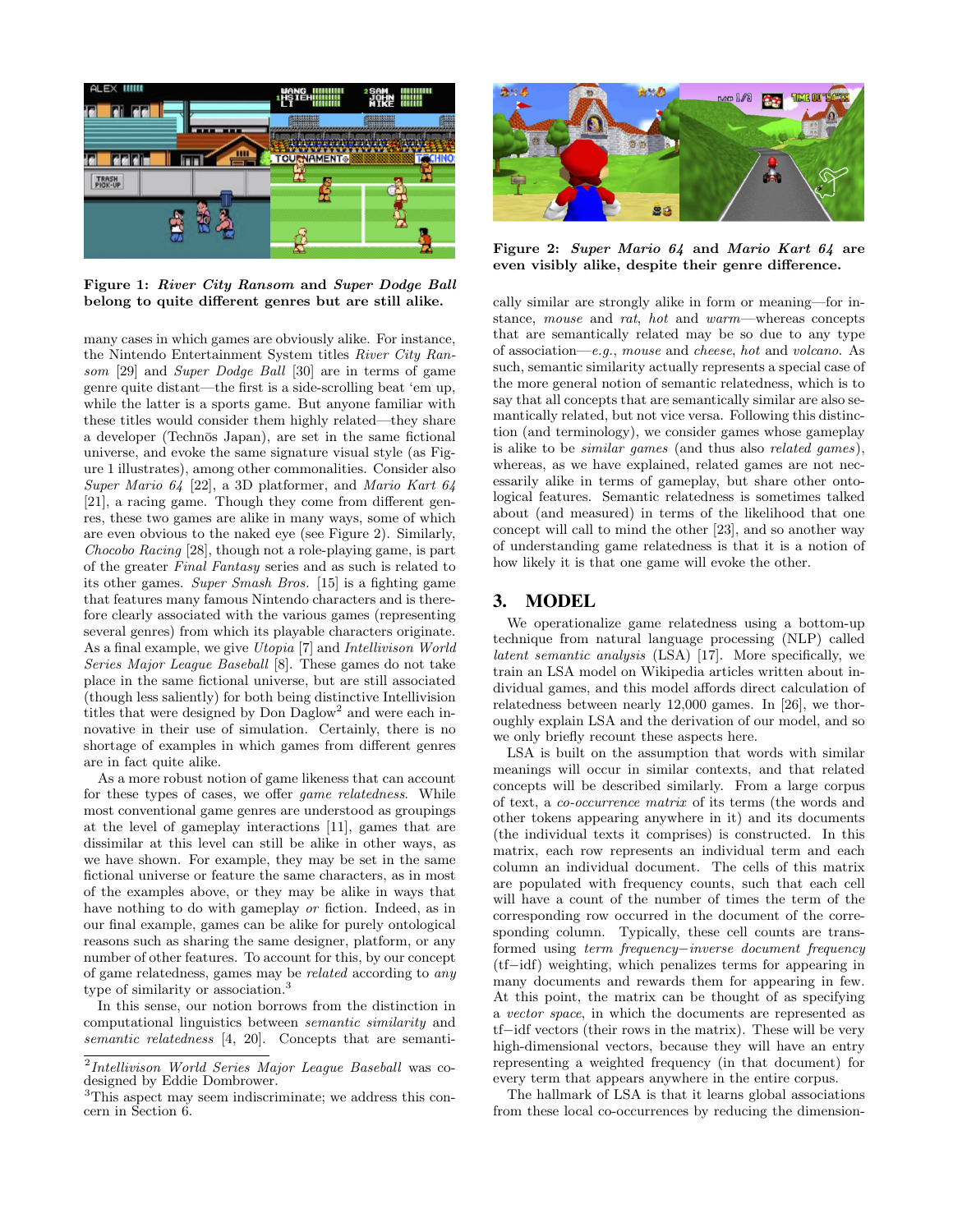ality of the full weighted matrix. This is done by a technique called singular-value decomposition (SVD) [12], which is invoked with a hyperparameter  $k$  that specifies the desired number of dimensions. LSA's use of SVD causes the highdimensional document vectors to become k-dimensional vectors in the space derived by the SVD. Remarkably, this allows the model to infer semantic associations that are not encoded in the full tf−idf matrix [17]. Like in other vector space models, semantic relatedness is calculated by cosine similarity. That is, the semantic relatedness of two documents is measured by taking the cosine between their  $k$ dimensional LSA feature vectors, which are said to reside in a semantic space. In corpora in which each document pertains to a distinct concept, such as a corpus comprising encyclopedia entries, these relatedness scores can be used as a measure of the relatedness of the concepts themselves.

Utilizing this notion, we trained an LSA model on a corpus comprising 11,829 Wikipedia articles that each pertain to an individual game. By measuring cosine similarity between document vectors in this semantic space, we can in fact measure game relatedness between the individual titles that those documents represent. Given the nature of encyclopedic description as a text domain, this allows for games to be related according to any notable, shared aspect of their ontologies. Anything that is worth describing about a game may appear in a description of it, and if that same thing appears in another game's description, the two are related in that way. As such, using cosine similarity between game representations in this semantic space suitably operationalizes our notion of game relatedness. Indeed, we note that our model finds all the games given within the same examples in Section 2 to be very related.

## 4. RECOMMENDER SYSTEM

We use this operationalization of game relatedness to build a recommender system that recommends the games most related to the ones a person already likes. In this section, we give a brief overview of this area, including existing game recommenders, before detailing how our system works.

A recommender system (or just recommender) is software that predicts what else a user may like given what they are already known to like [25]. In certain applications, the system may actually attempt to predict the exact rating a user would give to a particular item by considering the ratings she has given to other items. Given the flurry of academic activity surrounding them, there has surprisingly been only three academic projects that have presented videogame recommender systems, all of which were first reported (independently of one another) in 2014.

In [27], its authors employ multiple machine-learning techniques, namely archetypal analysis, to build several game recommender systems. In archetypal analysis, instances in a data set get represented as mixtures of pure types, or archetypes, which themselves are represented as mixtures of the instances [6]. The authors use this technique to derive archetypes from 500,000 Steam users according to playtime data, and then represent each user as a mixture of these archetypes. From here, their specific recommendation task is to predict how long a user will play a particular game. To evaluate their system, they use a typical offline method in which they have their systems make predictions about outcomes that are already known (but withheld from the systems). From this, they report 0.86 recall.

The authors of [5] present a domain-specific system that uses case-based reasoning to recommend rehabilitation games to patients. Specifically, their system reasons about the user's personality (using a questionnaire and social-networking data) and specific medical condition to pick out a game that rehabilitates for that condition and whose genre and difficulty best match the user's personality. Their system's precision increases as the case database expands, but it appears to perform poorly when using training-set sizes that are typically used to evaluate recommenders.

The authors of [19] process a collection of nearly 400,000 user-submitted game reviews to build a system that recommends games that have been evaluated similarly to the games a user is already known to like. Starting from the unique adjectives that modified the word 'gameplay' in some review, the authors proceed to co-cluster these adjectives and the context words (nouns, adjectives, or verbs) that occurred nearby them. The resulting co-clusters include, for example, one that has {'great', 'amazing', 'excellent', ...} as its adjectival cluster and {'graphics', 'look', 'sound', ...} for its contextual cluster. They then represent games using feature vectors that specify how often particular adjectives were used to evaluate particular aspects of gameplay in reviews for that game. As such, these full feature vectors give a fairly rich specification of how each game was evaluated (according to the various gameplay aspects that are represented among the co-clusters) across all its reviews. Using an offline evaluation scheme, they report 0.86 precision that is, 86% of the games their system recommended were indeed liked by the players being recommended to.

While the above game recommender systems were built, naturally, to recommend games at a high accuracy, we built ours to test whether people like games that are related. To this end, our system simply recommends the games that are most related (in the sense that our LSA model operationalizes this notion) to the games a person already likes. Specifically, recommendations are generated in the following way. Given a set of games that a person is known to like, our system iterates over each of the other games that are included in our LSA model to calculate average relatedness (cosine similarity) with regard to all the liked games. The system then simply recommends the  $n$  most related games, where  $n$  is specified up front.

## 5. EXPERIMENT

To test the notion that people like related games, we evaluate our recommender system using the method and test data described in [19]. This data specifies, for the ten most prolific GameSpot user reviewers<sup>4</sup> through April 2009, which games each user reviewed and which of those she liked. Because the reviews include no explicit indication of whether the reviewer liked the game, but rather a numerical rating, a reviewer is considered to have liked a game if her rating for it exceeded her median rating given across all her reviews.

To evaluate system performance, we use the offline  $k$ -fold cross-validation procedure described in [19], which works as follows. For each user, the set of games that a person likes is divided into k folds of three games each. Then, each of the  $k$  folds is iterated over, with the three games in a fold being treated as a set of seed games that are used to recommend n other games (*i.e.*, to predict n other games the

<sup>4</sup>Mean number of reviews was 166.2 across these users.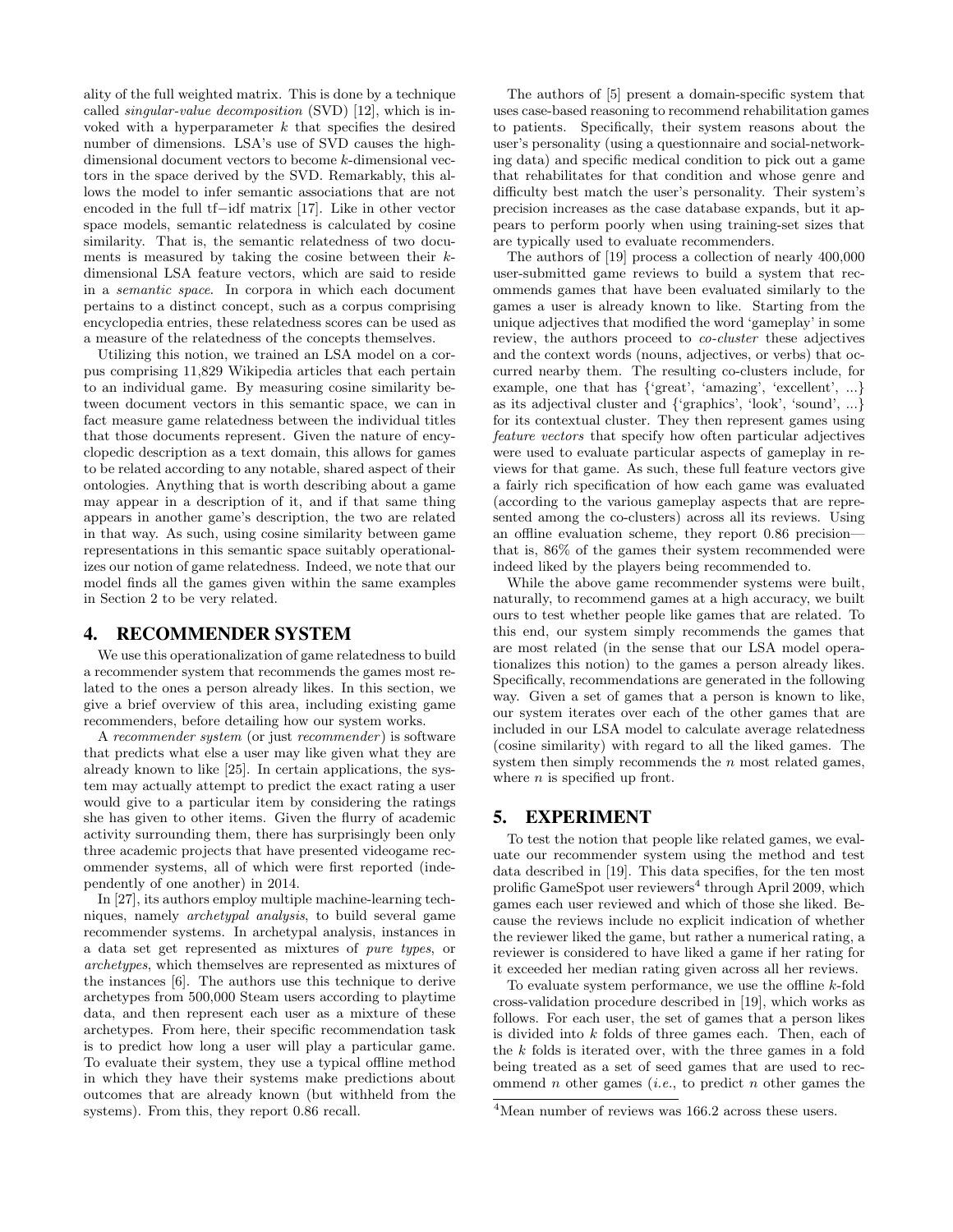user likes). To allow measurement of system accuracy, only games that a user reviewed may be recommended to her. Because we already know which of these reviewed games the user actually likes, we can objectively determine the correctness of a recommendation by checking whether she indeed likes that game.<sup>5</sup> System accuracy is measured in terms of precision—the percentage of recommendations that were correct. Following [19], precision for a fold is averaged across iterations using all values of  $n$  between one and ten. Finally, we measure total system performance as the average precision across all users, these values themselves representing average precision across the k folds tested for that user.

As we mentioned in Section 3, the dimensionality of an LSA model is selected according to a hyperparameter  $k$ whose value is specified prior to derivation. While in [26] we enacted a conventional parameterization scheme that led to a dimensionality of 207, here we test recommender precision as the dimensionality of the underlying model varies.

## 6. RESULTS AND DISCUSSION

Our system recommended games with 0.7 precision. While the precision of 0.86 reported in [19] far exceeds this, our precision itself is much greater than chance, which in this task is 0.57.<sup>6</sup> Figure 3 plots system precision as a function of the underlying LSA model's dimensionality, which demonstrates a learning curve that fairly quickly tops out at  $k=63$  (the dimensionality at which maximum precision was observed).

That our system simply recommends the games most related to the games a person already likes, and does so at an accuracy well above chance, indicates that people tend to like related games. Of course, there is a significant limitation to this finding. While our system generated several thousand recommendations for each user, it only did this for ten users total. As recommendation precision varied across users, we would ideally have used review data in this experiment from several more users.

As for the recommender in [19] performing much better than ours, this is not particularly surprising. Their system recommends games that were appraised by GameSpot users similarly to how the games a person already likes were appraised. If we assume most people like games that are generally well-regarded, their system might often simply recommend other games that are also thought highly of.<sup>7</sup> Our system, however, relies on a different underlying assumption (that people like related games) and is meant to test a particular idea (the underlying assumption) rather than to achieve better accuracy than earlier recommenders.

Lastly, we will attempt to address potential criticisms the reader may still have at this point. It could be said that our insistence that games may be related according to any commonality makes the notion of game relatedness so broad as to lose all analytic potential. To this we respond that the notion cannot be used analytically without first getting operationalized—we do this here by processing Wikipedia content—and when this is done, games still may be related according to any commonality, but they only will be related according to attested commonalities. As such, we believe



Figure 3: System precision as a function of the dimensionality of the underlying LSA model. (Chance in this task is 0.57.)

that this inclusivity does not make the notion indiscriminate, but instead robust. The reader may also find it problematic that we use Wikipedia articles to actually represent the games that they describe. Consider that we can rarely compare things in the world except by using proxies. A Wikipedia article for a game is by no means a perfect representation of it, but we do maintain that it may serve as a good enough approximation so as to afford meaningful comparison. In other work, we have in fact worked to validate the relatedness judgements yielded by this approach [26].

# 7. CONCLUSION AND FUTURE WORK

In this paper, we set out to test the idea that people tend to like games that are alike, which is intuitive but could be wrong. In order to do this, we first developed game relatedness, a bottom-up conceptualization that we demonstrated is stronger than the dominant top-down one, game genre, in that it can account for associations between games that come from different genres. To answer the motivating question, we operationalized game relatedness by a latent semantic analysis model, and then built and evaluated a recommender system that is driven by this model. From this evaluation, we find that the system, which simply recommends the games that are most related to the games that a person already likes, does so at an accuracy well above chance, which indicates that people tend to like related games.

While we compared game relatedness to commercial genre because the latter is the dominant top-down notion of game likeness, this, we admit, underplays academic work in this area; indeed, very many typologies have been developed in research contexts [2, 1, 3, 10, 34, 9, 16, 14, 31, 33, 18, 13]. Unfortunately, due to time and space considerations, comparing our bottom-up notion with these more nuanced topdown analogues is beyond the scope of this paper. That being said, we are currently surveying these and plan to explore this issue more deeply in subsequent work. Generally, we encourage such comparisons and hope that this line of work does well to further the bottom-up approach to game studies that we have advocated elsewhere [26].

## 8. ACKNOWLEDGMENTS

We sincerely thank Michael Meidl, Steven Lytinen, and Kevin Raison for graciously providing us with their test data. Our gratitude also goes to Joseph C. Osborne, whose insight influenced our model parameterization. This project was made possible in part by Institute of Museum and Library Services grant LG-06-13-0205-13.

 $^{5}\mathrm{This}$  is a standard method for evaluating recommender systems.

 ${}^{6}$ The ten users liked 57% of the games they reviewed.

<sup>7</sup>Well-regardedness is itself an aspect of our larger notion of game relatedness, but in [19] it is the core concern.